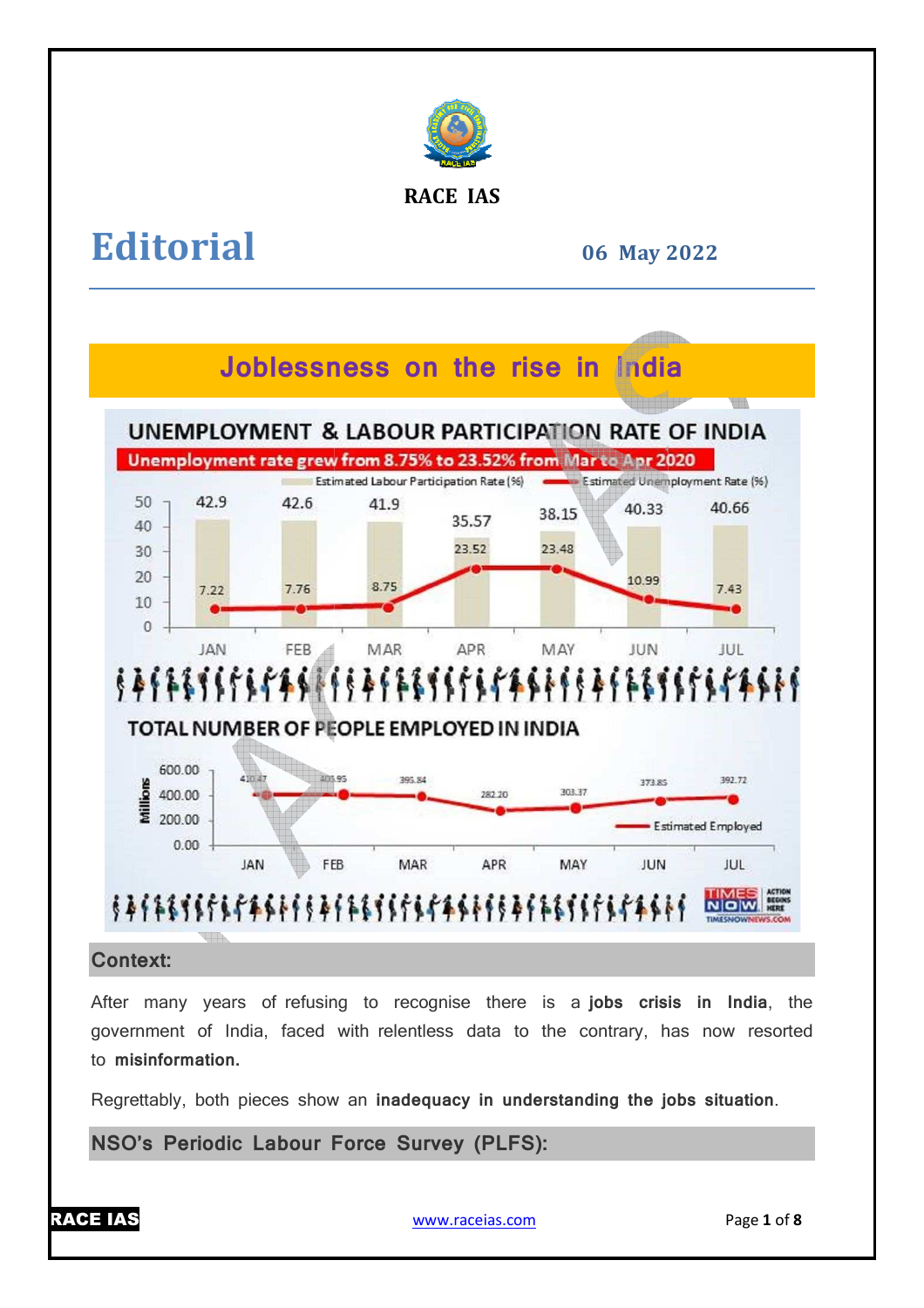As compared to the 8% per annum GDP growth in the period 2004-14, and 7.5 million new non-farm jobs created each year over 2005 to 2012 (NSO's employmentunemployment survey), the number of new non-farm jobs generated between 2013- 2019 was only 2.9 million, when at least 5 million were joining the **labour force annually (NSO's Periodic Labour Force Survey (PLFS)).**

The NSO itself states clearly that the two surveys provide comparable data; the claim that those two surveys are not comparable is not correct.

# **Unpaid Family Labour:**

- 1. A claim is made that between 2017-18 and 2019-20, the **worker participation rate (WPR)** and **labour force participation rate (LFPR) is rising**, showing **improvement in the labour market.**
- 2. The reality is that this **rise in WPR and LFPR is misleading**. It was caused mostly by **increasing unpaid family labour** within selfemployed households, mostly by women.
- 3. The claim that manufacturing employment increased between 2017-18 and 2019-20 by 1.8 million is technically correct (based on PLFS).
- 4. What this ignores is that between 2011-12 and 2017-18, manufacturing employment fell in absolute terms by 3 million, so a recovery is hardly any consolation.
- 5. **Manufacturing** as a **share of GDP fell from 17% in 2016 to 15%,** then 13% in 2020, despite 'Make in India'.

**Stagnation in manufacturing output and employment and contraction of the labor-intensive segment of the formal manufacturing sector:**

- 1. **Excess rigidity in the formal manufacturing labour market** and rigid labour regulations has created disincentives for employers to create jobs.
- 2. Industrial Disputes Act has lowered employment in organized manufacturing by about 25% (World Bank Study).
- 3. Stringent employment protection legislation has pushed employers towards more capital-intensive modes of production than warranted by existing costs of labour relative to capital.
- 4. Therefore, the **nature of the trade regime in India is still biased towards capital-intensive manufacturing.**

**India seems to be witnessing a joblessness crisis:**



RACE IAS www.raceias.com Page **2** of **8**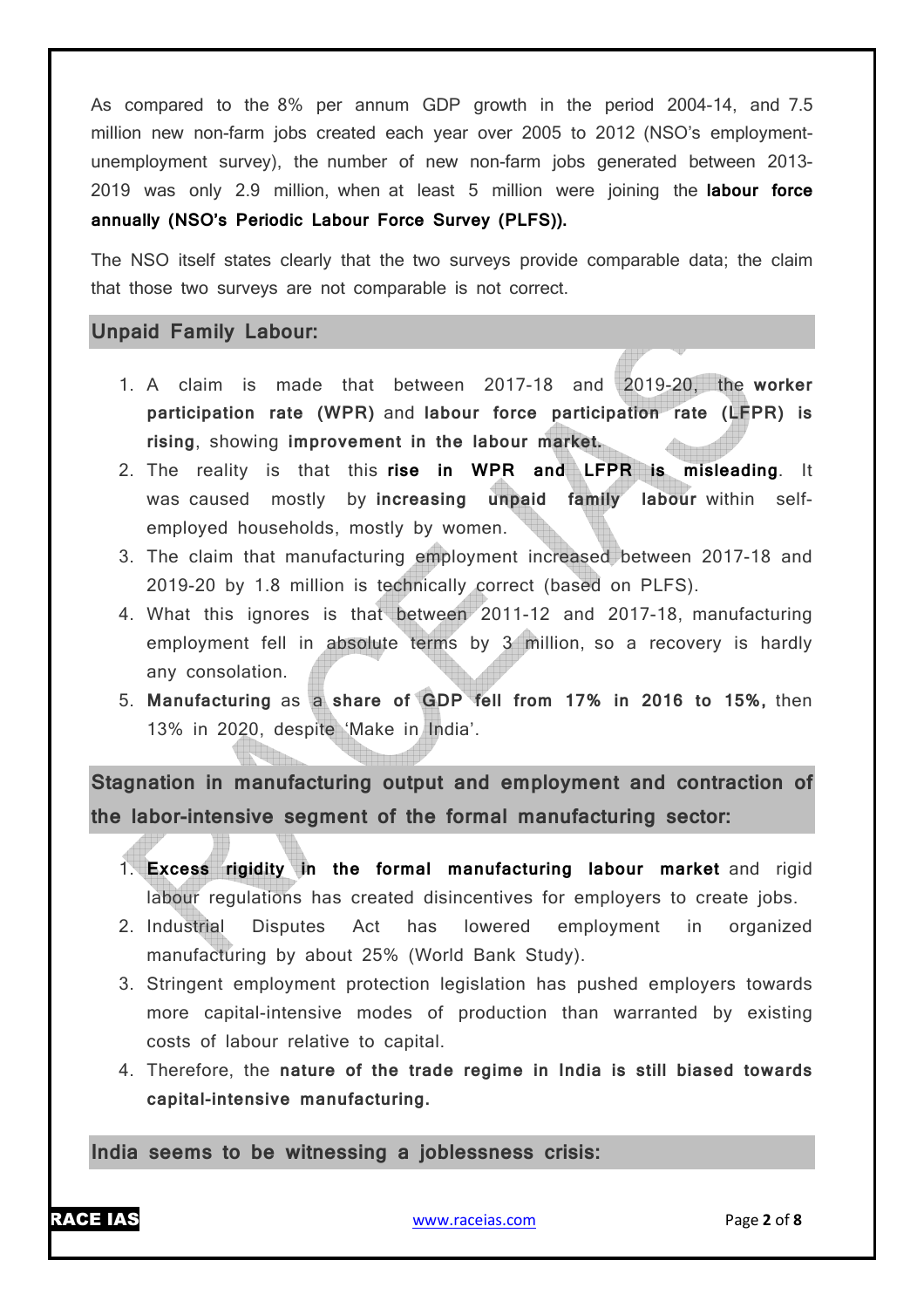- 1. The number of new non-farm jobs generated between 2013- 2019 was only 2.9 million, when at least 5 million were joining the labour force annually (NSO's Periodic Labour Force Survey (PLFS)).
- 2. There has been a massive increase in joblessness of at least 10 million due to COVID-19, on top of the 30 million already unemployed in 2019.
- 3. There has been a negative growth in manufacturing employment between 2011 and 2020 despite schemes like 'Make in India'.
- 4. As against the claim that between 2017-18 and 2019-20, the worker participation rate (WPR) and labour force participation rate (LFPR) was rising, showing improvement in the labour market, this rise was caused mostly by increasing unpaid family labour, mostly by women.
- 5. MSMEs which are **employment-intensive** have been hit hard by the pandemic. This does not augur well for non-farm employment generation in India.

As against the **progressive structural change** trend of reducing the proportion of the population indulged in agriculture and allied activities with time, in India between 2019 and 2020, the absolute number of workers in agriculture increased from 200 million to 232 million. This **resulted in the depressing of rural wages**.

### **Farm employment:**

- 1. In any case, the recovery of urban employment till March 2021 clearly ignores that urban employment barely captures a third of total employment.
- 2. Besides, agriculture output may have performed well during COVID, and free rations may have alleviated acute distress.
- 3. This completely ignores that between 2019 and 2020, the absolute number of workers in agriculture increased from 200 million to 232 million, depressing rural wages — a reversal of the absolute fall in farm employment of 37 million between 2005-2012, when non-farm jobs were growing 7.5 million annually, real wages were rising, and number of poor falling.
- 4. Rising farm employment is a reversal of the structural change underway until 2014.

**Issue of New EPFO data need to look in:**

RACE IAS www.raceias.com Page **3** of **8**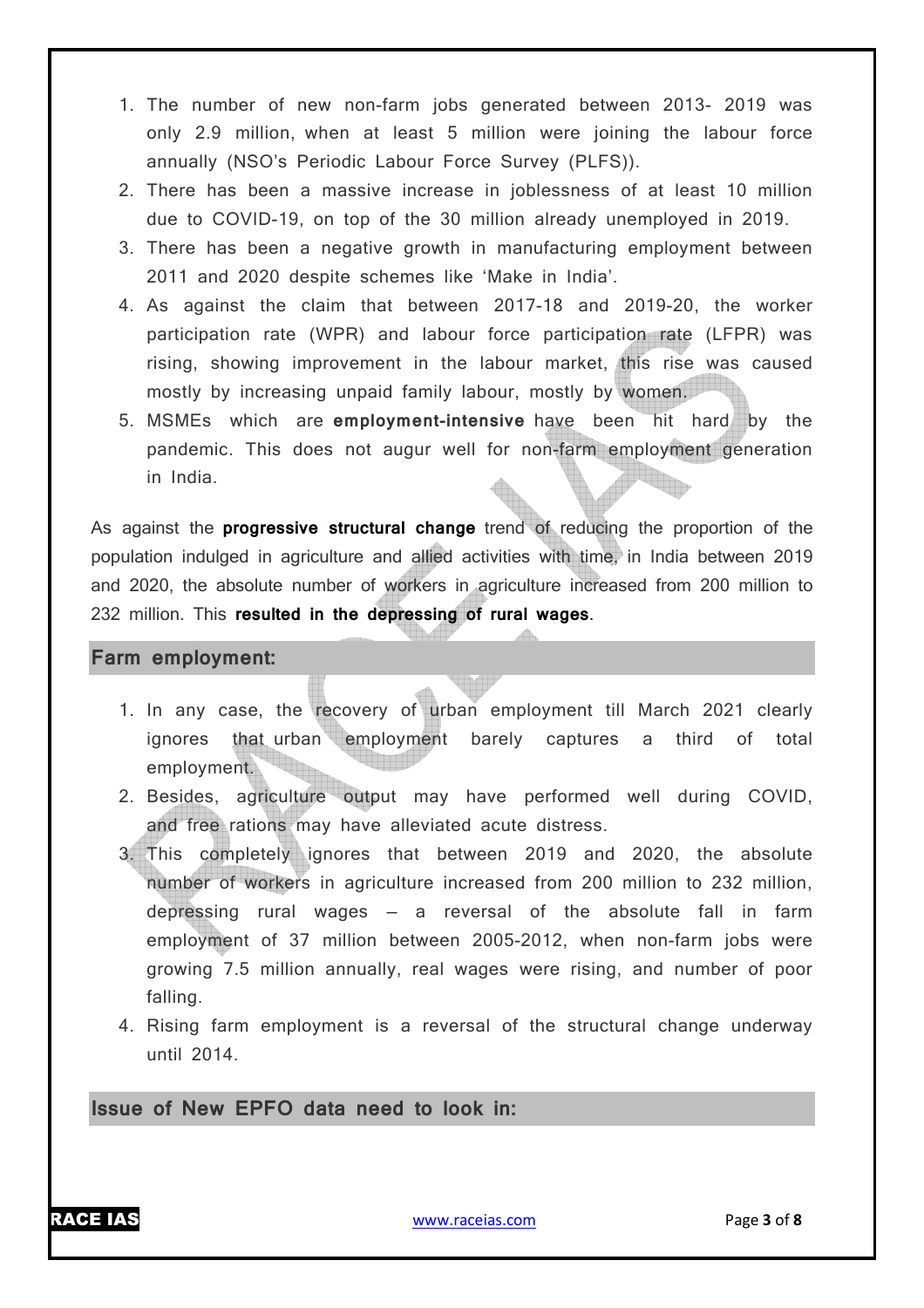Another dubious argument is offered to supplement the claim that **organized formal employment is rising**, because new registration in employment provident fund rose in the last two years.

One limitation of EPFO-based payroll data is the **absence of data on unique existing contributors.**

Employees join, leave and then rejoin leading to large and continuous revisions in EPFO enrolment.

There has been a massive increase in joblessness of at least 10 million due to COVID-19, on top of the 30 million already unemployed in 2019.

This happened while the CMIE is reporting the employment rate has fallen from nearly 43% in 2016 to 37% in just four years. **Andr** 

#### **Conclusion:**

**India needs a new strategy** to counter the phenomena of jobless growth. This requires manufacturing sector to play a dominant role.

**"MAKE IN INDIA" initiative** a great step forward which will boost the manufacturing.

**Decentralisation of Industrial activities** is necessary so that people of every region get employment.

**Development of the rural areas** will help mitigate the migration of the rural people to the urban areas thus decreasing the pressure on the urban area jobs.

Complementary schemes like Skill India, Startup India etc. can enhance the **skillsets and employment generation**

# **A New Foreign Trade Policy for India**

The 2021-22 fiscal ended on a cheerful note for India's international trade; Indian exporters did not just demonstrate Covid resilience but also posted **robust growth with record revenues of \$419.65 billion**, which is being seen as a sign of **exports bouncing back strongly**.

The **Free Trade Agreements (FTA) with Australia** and **UAE** are also being touted by policymakers as a gateway for extensive opportunities for Indian entrepreneurs.

However, all these achievements must not let it slide that a new **Foreign Trade Policy (FTP)** for India is still long awaited. The last FTP was notified in 2015 and a

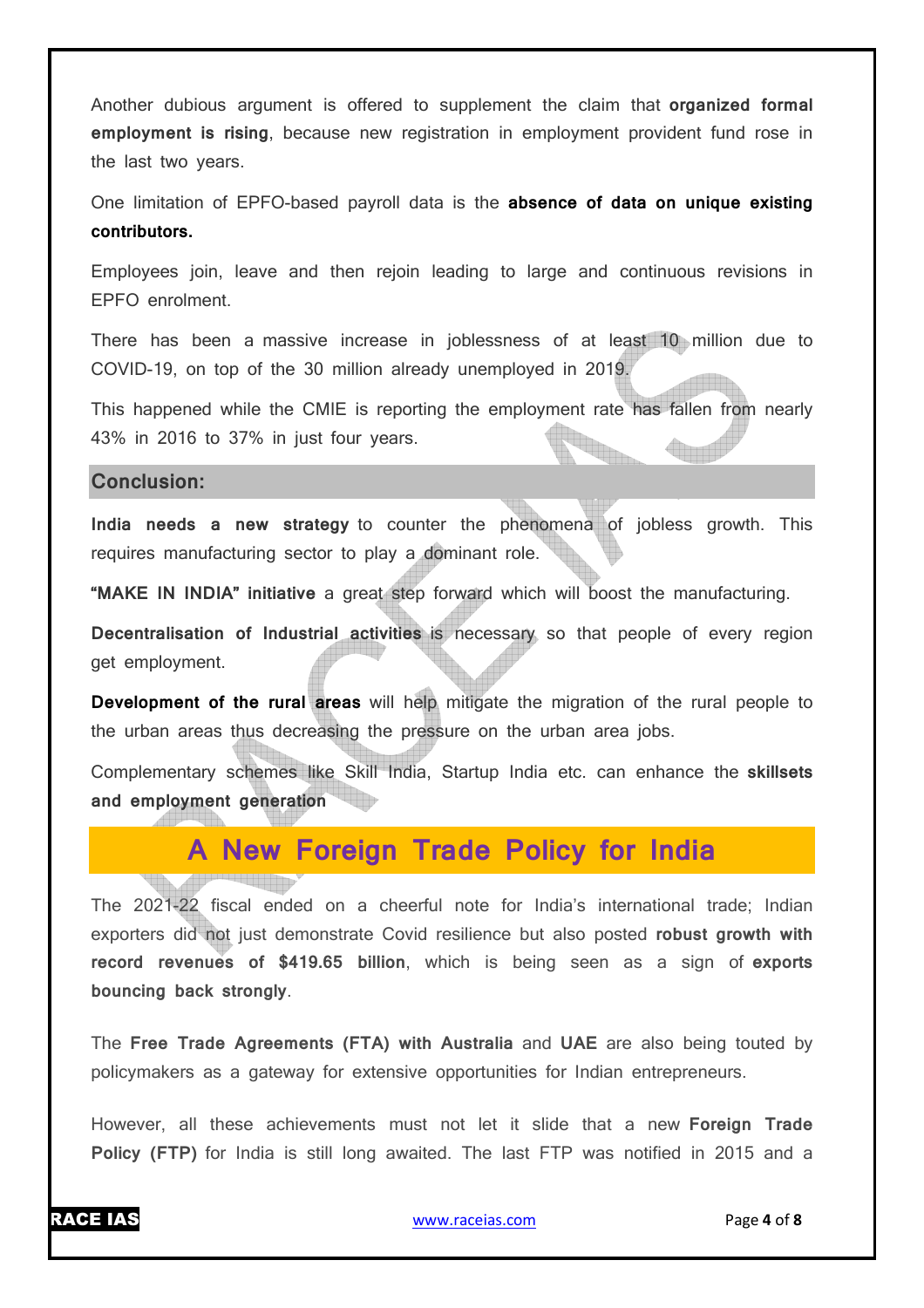new one was supposed to be introduced in April 2020; since then it has been periodically extended.

The need for a new FTP can't be over-emphasised given recent geopolitical developments, the thrust on local manufacturing and a direction on bilateral trade conventions.

# **What is the Significance of a Foreign Trade Policy?**

- The Foreign Trade Policy is a legal document, issued by the Government of India, enforceable under the **Foreign Trade Development and Regulation Act 1992.**
	- o Revisited and notified quinquennially since the **1991 economic reforms**, the FTP has been the **guiding beacon for all stakeholders**.
- The prime objective of a foreign trade policy is to **facilitate trade by reducing transaction and transit costs and time.**
- A FTP sets out the regulations for cross-border trade and reveals the **government's position on a host of concomitant yet crucial policy variables** such as technology flow, intangibles, and so on.

# **Why is a New Foreign Trade Policy Important?**

- **Clarifying India's Stand at Global Level:** It is essential to clarify India's position and alignment with flagship programmes like **'Local for Global'** and **PLI (Production Linked Incentive) schemes, WTO's ruling against India's export incentive schemes**, an overdue review of the **Special Economic Zone (SEZ) scheme**, changing geographical profiles of India's export basket, and implications of the FTAs.
	- o In 2019, a dispute resolution panel of WTO had held that the export incentives under the FTP are violative of India's WTO Commitment.
- **Impact on Export-Oriented Businesses:** Another reason for overhauling the FTP is some export-oriented businesses have been **adversely impacted by certain ad hoc, mistimed, and contradictory changes** to the 2015 FTP
	- o The 2015 FTP incentivised exports by issuing duty-credit scrips directly in proportion to exports. However, in 2020 the government limited **the maximum export incentives for goods to Rs. 20 million**, and in 2021, limited them to **Rs. 20 million for services.**

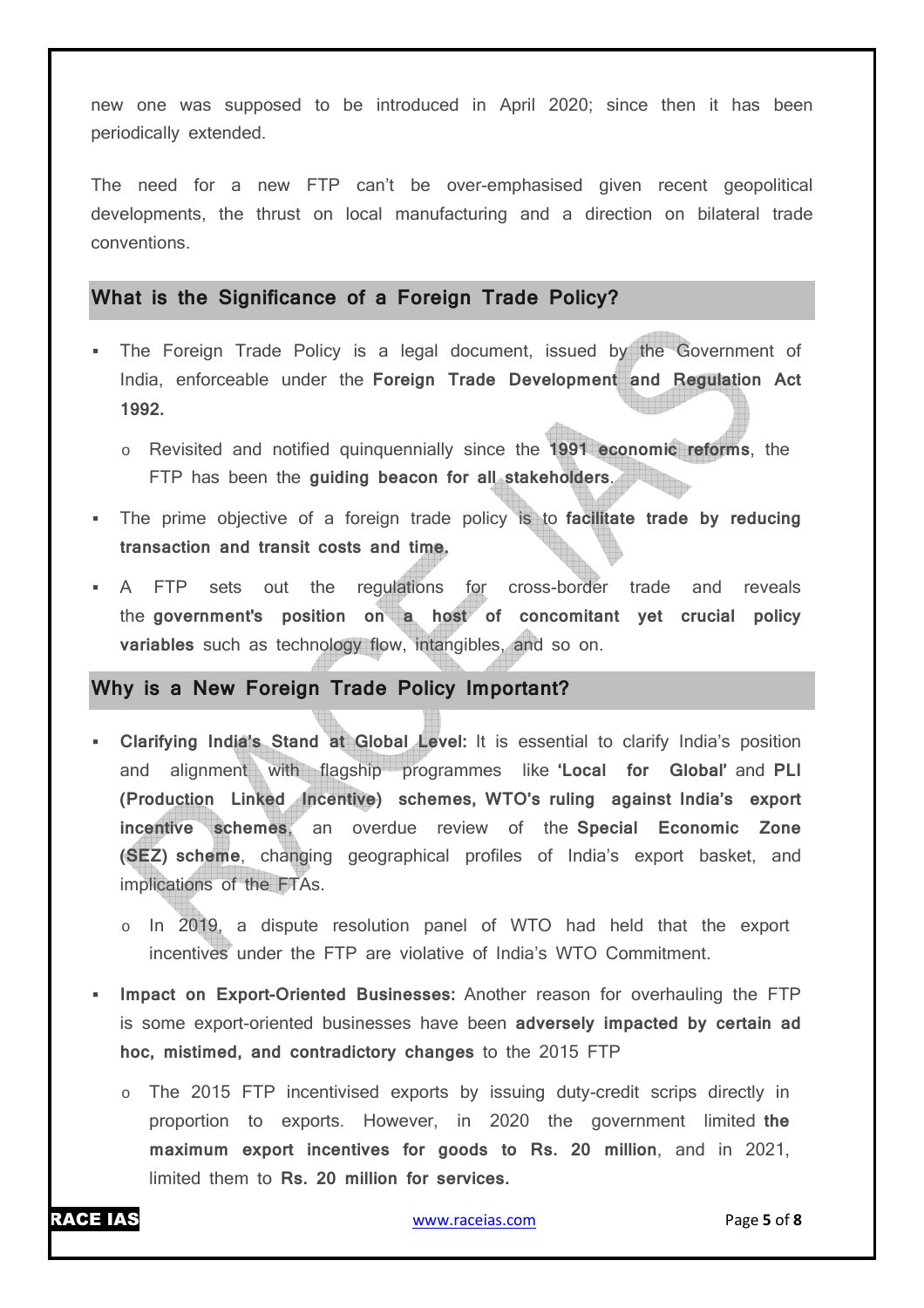- Moreover, the changes for service incentives were retrospectively notified in September 2021 to be applied from April 2019.
- **Reduction in Outlays and Incentives:** The annual export incentives the **Merchandise Exports from India Scheme (MEIS)** and **Services Exports from India Scheme (SEIS)** of Rs. 51,012 crore were replaced with the **RoDTEP scheme** incentive of Rs.12,454 crore.
	- o The **remaining Rs. 38,558 crore has been diverted into PLI** to give benefit to a few sectors.
	- o Also, earlier there was a **3% export incentive on agriculture implements like tractors, which has been reduced to 0.7%.**
- **Infrastructural Setbacks:**Due to inadequate upgraded export infrastructure such as ports, warehouses and supply chains, the **average turnaround time for ships in India is about three days** while the **world average is 24 hours**.
- **Crisis of MSMEs:** With a contribution of about 29% to the GDP and 40% to international trade, MSMEs are the key players in achieving the ambitious export targets. However, the surge in input and fuel costs are hitting the bottom lines of **MSMEs**.
	- o The **rise in prices of raw materials** such as steel, and plastics along with a **shortage of shipping containers and labour** are making it difficult for the MSMEs to take full advantage of the global increase in demand.

**What can be the Possible Amendments in the New FTP?** 

- **Solving MSMEs' Crisis:** Under the SEIS, an incentive of 3-7% of net foreign exchange earnings is provided to services exporters of notified services in India.
	- A modification in the minimum cap for the net foreign exchange earnings eligible to claim under the scheme and **faster GST refunds to global services** are much needed with the new FTP.
	- o The government must also **help MSMEs tap the export potential in existing tariff lines** and provide policy support to **raise the number of exporting MSMEs** and increase MSME exports by 50% in 2022-23.
- **More Incentives for Exporters:** The new FTP could benefit exporters if the incentives granted to retail and wholesale traders under the ambit of the MSME category are extended to them as well.

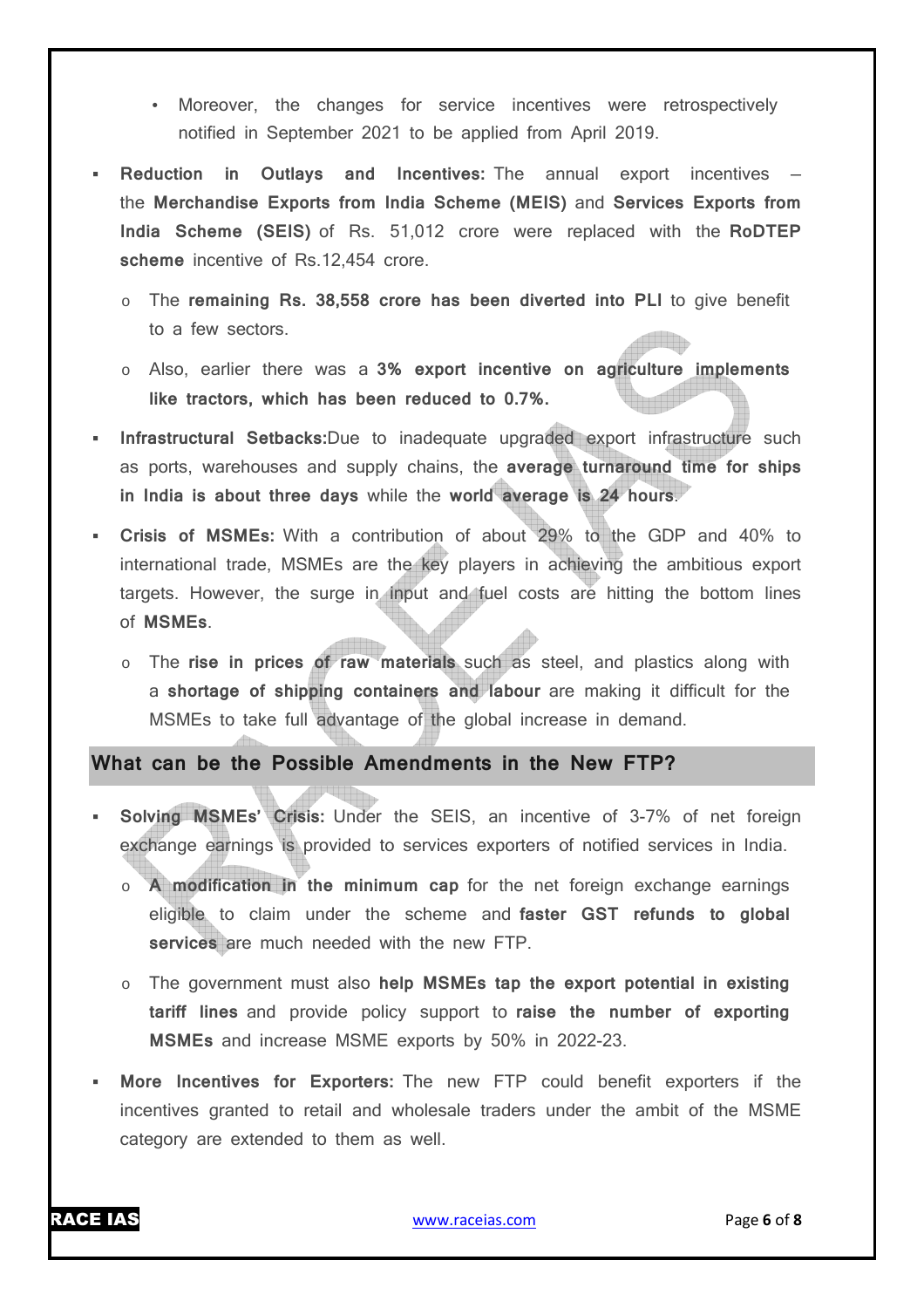- o The new FTP must **enable exporters to leverage technology** in the field of foreign trade. This will be particularly beneficial for MSMEs to compete with their global peers.
- **Infra Upgrade:** An **efficient and extensive infrastructure network** warehouses, ports, SEZs, quality testing labs, certification centres etc.- will help exporters stay competitive in a cut-throat market.
	- o India needs to **invest in upgrading export infrastructure to** stay ahead of technology-advanced countries such as China.
	- o It also needs to adopt **modern trade practices that can be implemented through the digitisation** of export processes. This will save both time and cost.
- **GST Export Benefits:** The **export benefit under the GST is currently outside the purview of FTP** which has resulted in the denial of export benefits to certain classes of exporters.
	- o Therefore, there is an urgent need to bridge the gap between the two policies. Furthermore, a **seamless disbursal of GST refunds**, without administrative delays, carries paramount importance.
- **WTO Compliant Schemes:** This should be at the core of the FTP. The WTO works to dissuade governments from heavily subsidising exporters to provide a level playing field to all nations.
	- o The Indian government is well aware of the need to stay within the WTO norms and has already taken significant steps to withdraw subsidy-led schemes.
	- o However, more needs to be done at a fundamental level to promote exports and ensure that Indian exports are competitive in the global market.
- **Other Measures:** The policymakers shall urgently **expand the zone of consideration to engage with all stakeholders** such that a consciously-framed and guided policy outlook emerges which **guides both the Centre and private businesses** for the nation's economic progress.
	- $\circ$  These considerations should also factor the contemporary paradigm such as the impelling need for **fuel-import substitution**, leveraging the improvised logistic and **fuelling entrepreneurial drive.**
	- o Given the economic hardship caused by the pandemic, the new FTP shall work in a phased manner to **address export constraints**, review the